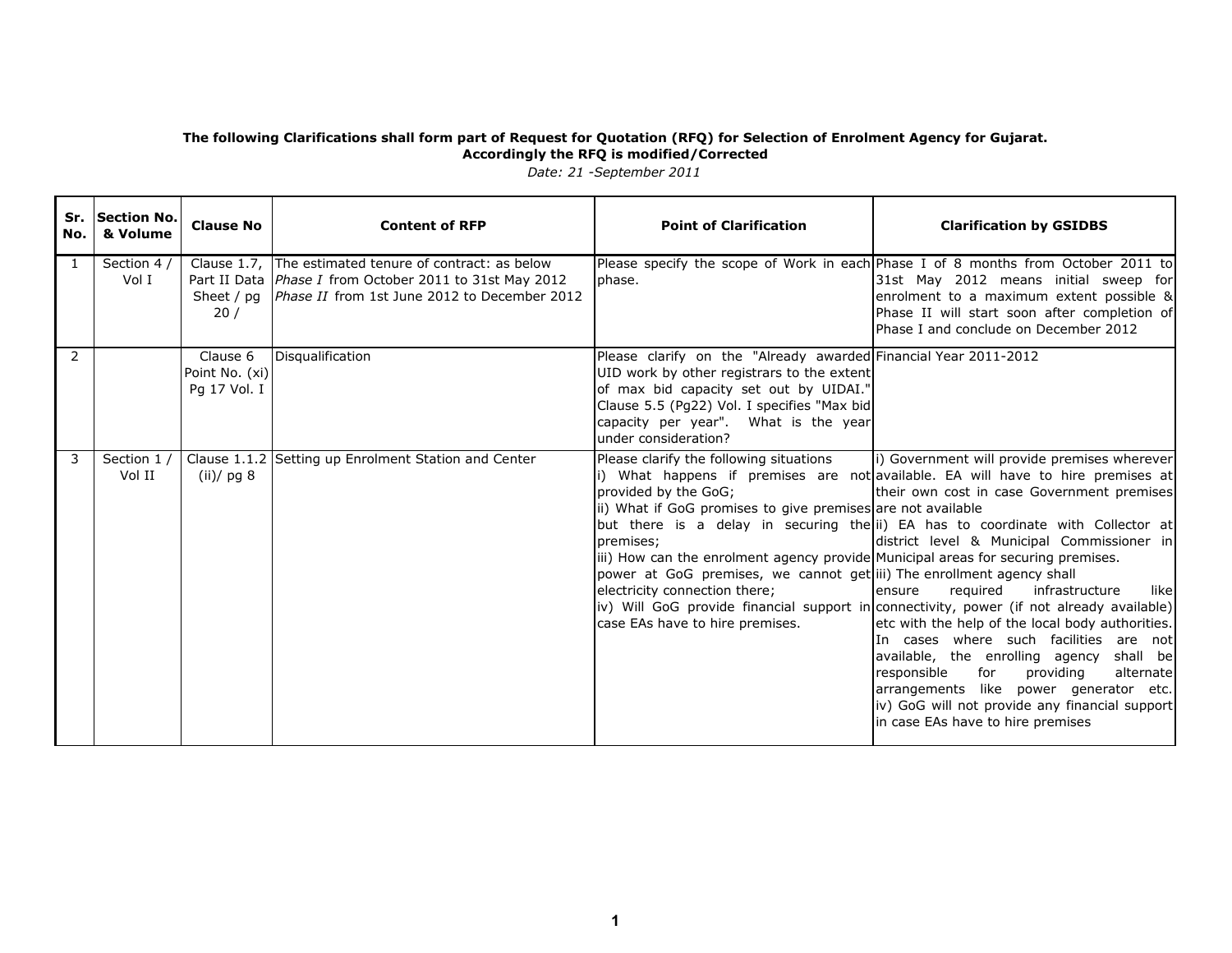| No. l | Sr. Section No.<br>& Volume | <b>Clause No</b>                                     | <b>Content of RFP</b>                                                                                                                                                    | <b>Point of Clarification</b>                                                                        | <b>Clarification by GSIDBS</b>                                                                                                                                                                                                                                                                                                                                                                                                                                                                                                                                                                                                                                                                                                                             |
|-------|-----------------------------|------------------------------------------------------|--------------------------------------------------------------------------------------------------------------------------------------------------------------------------|------------------------------------------------------------------------------------------------------|------------------------------------------------------------------------------------------------------------------------------------------------------------------------------------------------------------------------------------------------------------------------------------------------------------------------------------------------------------------------------------------------------------------------------------------------------------------------------------------------------------------------------------------------------------------------------------------------------------------------------------------------------------------------------------------------------------------------------------------------------------|
| 4     | Section 1 /<br>Vol II       | Clause $1.1/$<br>pg 3 and<br>Clause<br>$1.1.6$ /pg14 | <b>Functional Scope</b>                                                                                                                                                  | Please specify 'additional services'. As we 1) Additional services<br>which the residents will fill? | collection<br>means<br>understand that they pertain to KYR+ Collection of KYR+ field data along with<br>data collection. Will GoG provide forms documents from all the residents by using the<br>KYR+ software to be provided by Government<br>of Gujarat and sending it to central location<br>(through pen drive or memory stick) or<br>uploading it for storage.<br>2) Storing of PoA/PoI documents, and<br>handing them to UIDAI document<br>management system provider for scanning &<br>uploading of documents.<br>3) EA has to<br>conduct required IEC at Enrolment camp level<br>and<br>other<br>places<br>as<br>necessary<br>4) GoG will not provide forms, EAs will have<br>to get it printed as per the quidelines of GoG,<br>at there own cost |
| 5     | Section 1 /<br>Vol II       | / $pg$ 3                                             | Clause 1.1.2 Setting up Enrolment Station and Center                                                                                                                     | details, this will help in better planning.                                                          | Can we please get taluka-wise population Taluka wise population data for 2011 census<br>is not released. However you can refer to<br>population data for 2001 census and calculate<br>for 2011 as per % total growth of 2011<br>census                                                                                                                                                                                                                                                                                                                                                                                                                                                                                                                     |
| 6     | Section 1 /<br>Vol II       | / Pg 14                                              | Clause 1.1.6 Additional Services to be provided by the Where is the central location for sending The instructions will be provided by GoG for<br><b>Enrolment Agency</b> | KYR+ data and uploading procedure?                                                                   | sending KYR & KYR+ data and uploading<br>procedure before the issue of Letter of Intent                                                                                                                                                                                                                                                                                                                                                                                                                                                                                                                                                                                                                                                                    |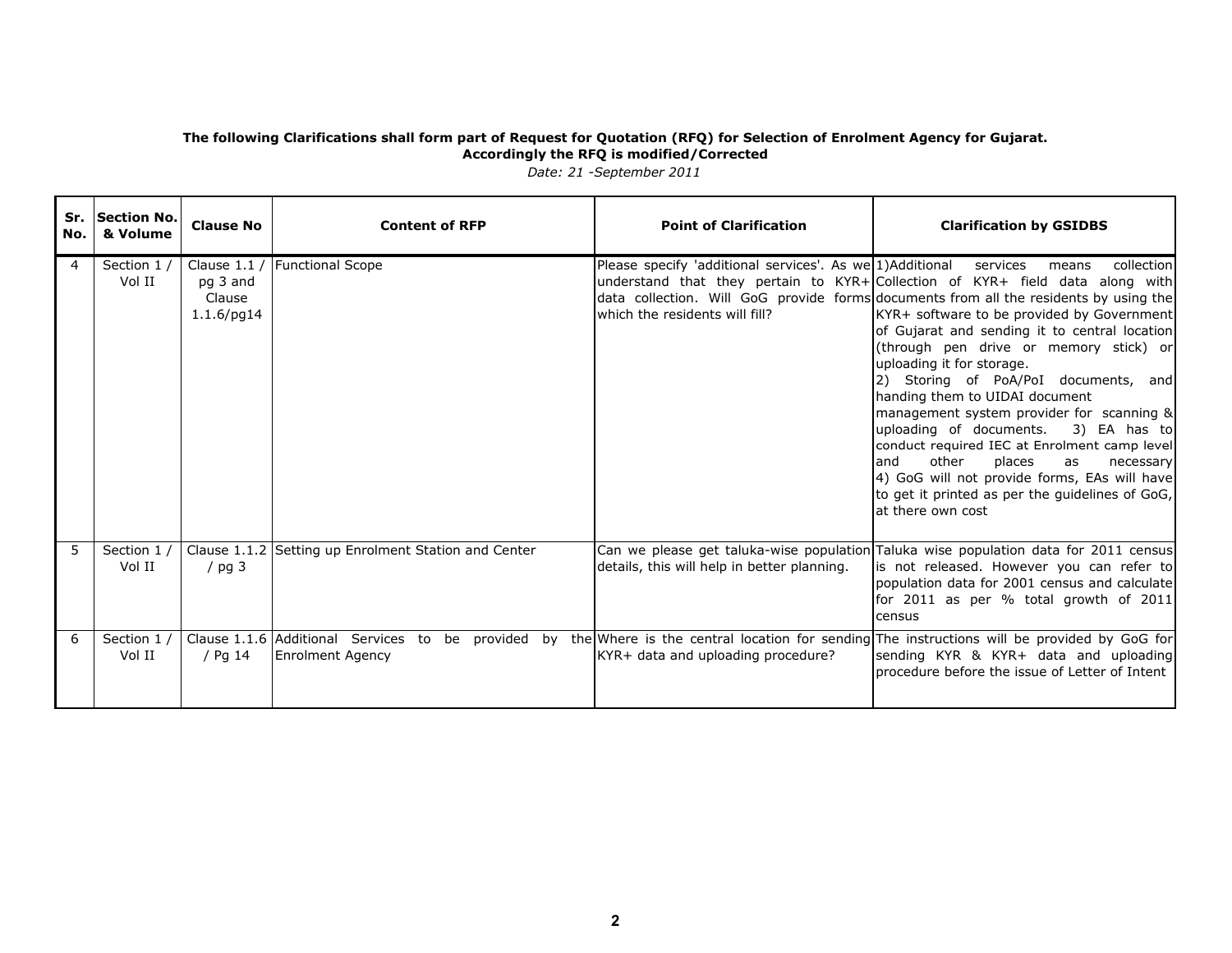| No. | Sr. Section No.<br>& Volume | <b>Clause No</b> | <b>Content of RFP</b>                                       | <b>Point of Clarification</b>                                                                                                                                                                                                                                                                                                                      | <b>Clarification by GSIDBS</b>                                                                                                                                                                                                                                                                                                                                                                                                                                   |
|-----|-----------------------------|------------------|-------------------------------------------------------------|----------------------------------------------------------------------------------------------------------------------------------------------------------------------------------------------------------------------------------------------------------------------------------------------------------------------------------------------------|------------------------------------------------------------------------------------------------------------------------------------------------------------------------------------------------------------------------------------------------------------------------------------------------------------------------------------------------------------------------------------------------------------------------------------------------------------------|
| 7   | Section 1 /<br>Vol II       | pg 15            | Clause 1.3 / Service Levels                                 | The table provides only 30 days to set up Clause remains unchanged<br>40% stations. We suggest that this time<br>period is very short and a minimum 60<br>days be provided. We need this time to<br>hire personnel, train as per UID norms(10<br>15 days) and then get them certified<br>through the independent certification<br>agency of UIDAI. |                                                                                                                                                                                                                                                                                                                                                                                                                                                                  |
| 8   | Section 1/<br>Vol II        | pg 18            | Clause 1.4 / Roles and Responsibilities                     | What version of Aadhaar Client Software Latest version released by UIDAI<br>will be used. This is important to know as<br>some versions allow only those<br>operators/supervisors to work who have<br>their Aadhaar no.                                                                                                                            |                                                                                                                                                                                                                                                                                                                                                                                                                                                                  |
| 9   | Section 1 /<br>Vol II       | Pg 19            | Clause 1.4 / Roles and Responsibilities - Enrollment Agency | CIDR/Registrar.                                                                                                                                                                                                                                                                                                                                    | Mentioned that "Take enrolment data to a Enrolment data (KYR) need to transferred to<br>designated location for transfer to CIDR / CIDR, UIDAI as per the Guidelines provided by<br>Registrar". Where is the designated UIDAI. For transferring KYR & KYR+ data to<br>location for transfer of data to GoG, the instructions for the same will be<br>provided by GoG before the issue of Letter of<br>Intent                                                     |
| 10  | Section 1 /<br>Vol II       | Pg 19            | Clause 1.4 / Roles and Responsibilities - Enrollment Agency | "Verify PoI, PoA, DoB documents in case Volume II Clause<br>both Enrollment Agency and Registrar. based verification" is deleted<br>Whose responsibility is it?                                                                                                                                                                                    | 1.4<br>Roles<br>and<br>of document based verification" is listed Responsibilities - Enrollment Agency "Verify<br>under the "Roles and Responsibilities" of PoI, PoA, DoB documents in case of document<br>Document verification will be done by Verifiers<br>appointed by GoG. The GR issued by GoG<br>vide GR No. UID-102009-UOR-45-S(Part-II)<br>dated 25/08/2011) Identification of Verifiers<br>& introducers for UID project should be<br>strictly followed |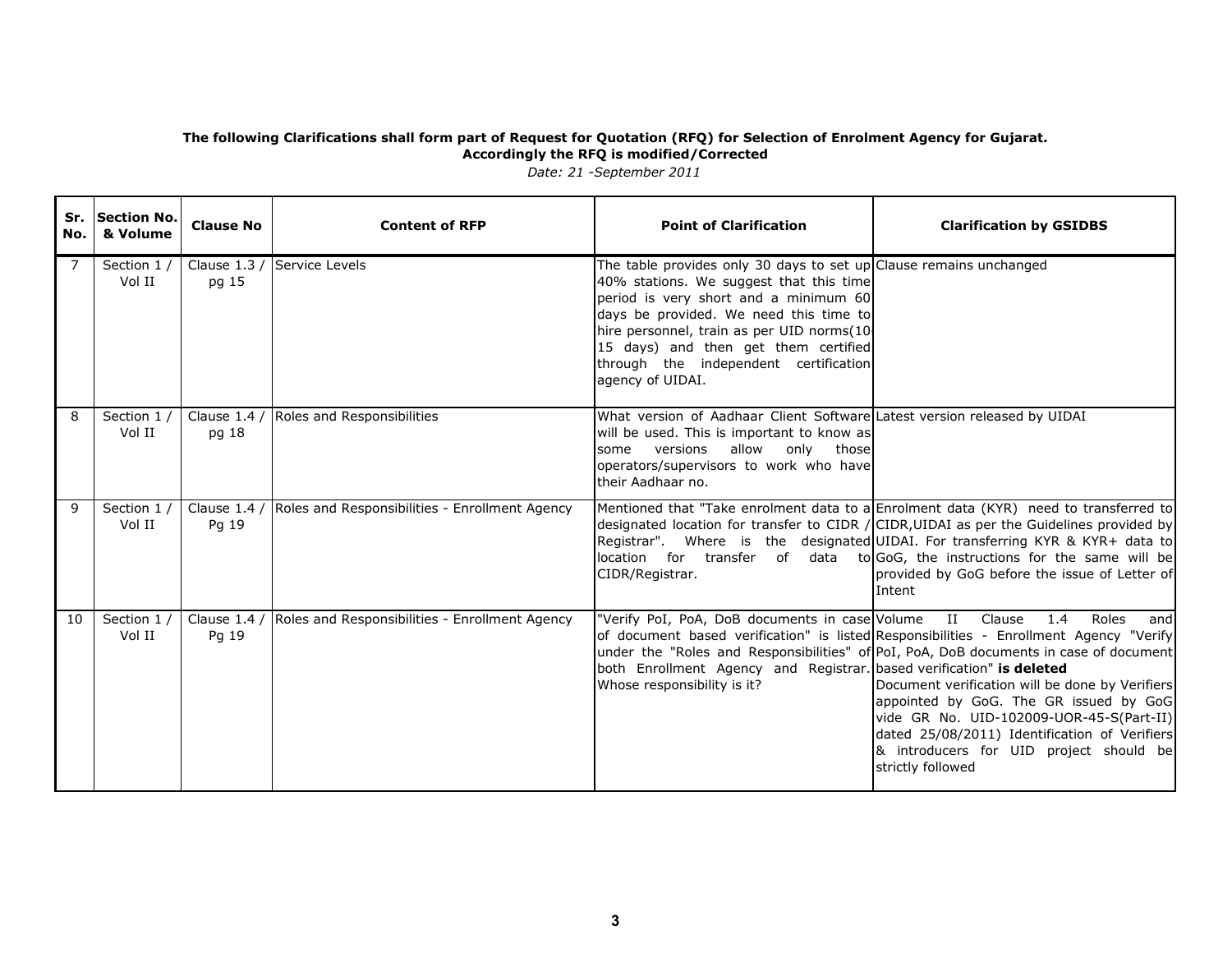| No. | Sr. Section No.<br>& Volume | <b>Clause No</b>                | <b>Content of RFP</b>                                                                                                                                                                                                                                                       | <b>Point of Clarification</b>                                                                                                                                                                                                                                                                                  | <b>Clarification by GSIDBS</b>                                                                                                                                                |
|-----|-----------------------------|---------------------------------|-----------------------------------------------------------------------------------------------------------------------------------------------------------------------------------------------------------------------------------------------------------------------------|----------------------------------------------------------------------------------------------------------------------------------------------------------------------------------------------------------------------------------------------------------------------------------------------------------------|-------------------------------------------------------------------------------------------------------------------------------------------------------------------------------|
| 11  | Section 1 /<br>Vol II       | Clause 1.5 / Timelines<br>Pg 20 |                                                                                                                                                                                                                                                                             | What is<br>extent"?<br>Can some percentage be<br>defined?                                                                                                                                                                                                                                                      | the meaning of "maximum Maximum Coverage of total population                                                                                                                  |
| 12  | Section 1 /<br>Vol II       | Clause $1.6/$<br>Pg 20          | Payment to the Enrolment Agency                                                                                                                                                                                                                                             | "Submission for KYR and KYR+ data along successful generation of UID<br>with documents of residents to the<br>Registrar" for unsuccessful UID also?                                                                                                                                                            | Will the payment of be made for the Payments will be made only w.r.t to                                                                                                       |
| 13  | Vol II                      |                                 | Annexure II Specifications and formats for capturing KYR+                                                                                                                                                                                                                   | following scenarios<br>i) the resident does not give the information<br>information<br>ii) the resident gives only some<br>information out of total information<br>iii) the resident gives information but does<br>not have the necessary documentary<br>proof                                                 | Please explain what is to be done in the UIDAI enrolment is optional for the residents,<br>hence it is at the discretion of resident to give                                  |
| 14  | Vol II                      | Miscellaneou Introducers<br>s   |                                                                                                                                                                                                                                                                             | against the timelines specified in the enrolled<br>document.                                                                                                                                                                                                                                                   | Introducers can function only when their Before the the kick start of enrolments across<br>Aadhaar no is generated. This again goes the State, the introducers will get first |
| 15  | Volume-II                   | 1.3                             | Operational & Maintenance SLA/ Upload of KYR, Practically to adhere to this is difficult Clause remains<br>KYR+ data to CIDR/GSIDBS-Timeline 7 days most of the time. For our last few month Registrar will wait for establishment of system<br>from the date of enrolment. | that AADHAAR portal down for several day invoking this clause<br>for Maintenance and upgradation phase<br>which lead to delay in upload so we need<br>to know th mechanism planned<br>byl<br>GSIDBS to avoid any damarage for<br>Enrolment agency as their will be<br>deviation from desired SLA in this case. | unchanged.<br>However<br>of experience it has been found frequently of regular receipt of MIS from CIDR before                                                                |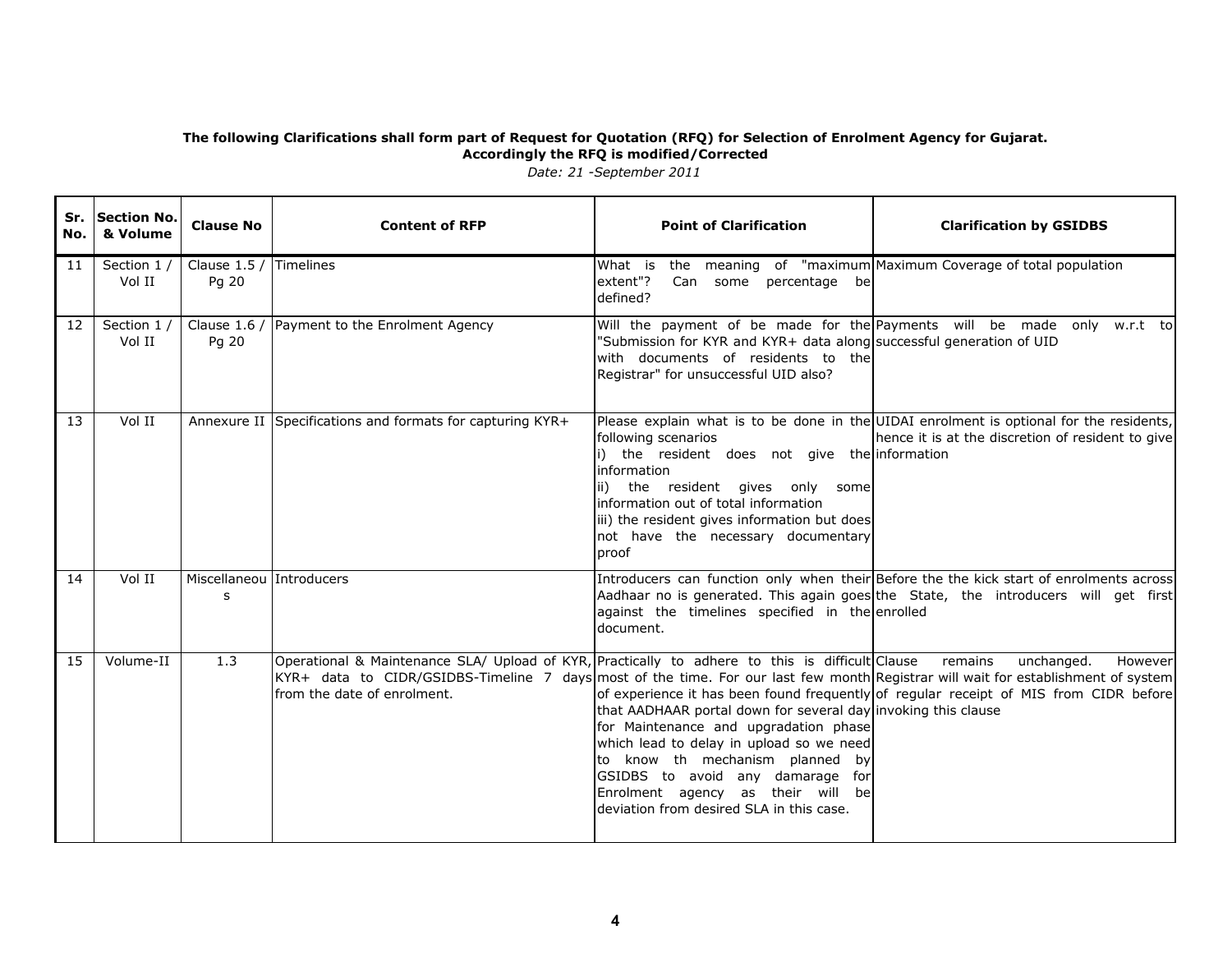| No. | Sr. Section No.<br>& Volume | <b>Clause No</b> | <b>Content of RFP</b>                                                                                                                                                                                                                                                | <b>Point of Clarification</b>                                                                                                                                                                                                                                                                                                                                                                                                                                                                                                                                                                                                                                                                                                                                                                                                                                                                                                                                                                                       | <b>Clarification by GSIDBS</b> |
|-----|-----------------------------|------------------|----------------------------------------------------------------------------------------------------------------------------------------------------------------------------------------------------------------------------------------------------------------------|---------------------------------------------------------------------------------------------------------------------------------------------------------------------------------------------------------------------------------------------------------------------------------------------------------------------------------------------------------------------------------------------------------------------------------------------------------------------------------------------------------------------------------------------------------------------------------------------------------------------------------------------------------------------------------------------------------------------------------------------------------------------------------------------------------------------------------------------------------------------------------------------------------------------------------------------------------------------------------------------------------------------|--------------------------------|
| 16  | Volume-II                   | 1.3              | Operational & Maintenance SLA/Data packets The reason for these situation will be Clause remains unchanged<br>rejected / hold by CIDR due to enrolment several which are not in the control of<br>through<br>unregistered<br>operators, supervisors and introducers. | stations, Enrolment agent , kindly refer the<br>lscenarios under mentioned-<br>1. For any new enrolment agency to start<br>the enrolment first they need to do the<br>enrolment of operator/supervisor for the<br>Enrolment ID to get registered for<br>certification, suppose the packet was not<br>uploaded by that specific enrolment<br>station due be to several reason which is<br>not in the control of that candidates then<br>what will be the penalty. This is we are<br>asking because the packet generated by<br>any operator or Supervisor will be approve<br>for AADHAAR issuance only when he is<br>active in portal and as per new norms of<br>the UIDAI operator and Supervisor can<br>start enrolment even his activation in<br>process which in turn depends upon the<br>packet status uploaded to the CIDR. so<br>even he does successful enrolment from<br>his dedicated station the packet<br>this<br>by<br>generated<br>very<br>operator/supervisor will be on hold till his<br>lactivation. |                                |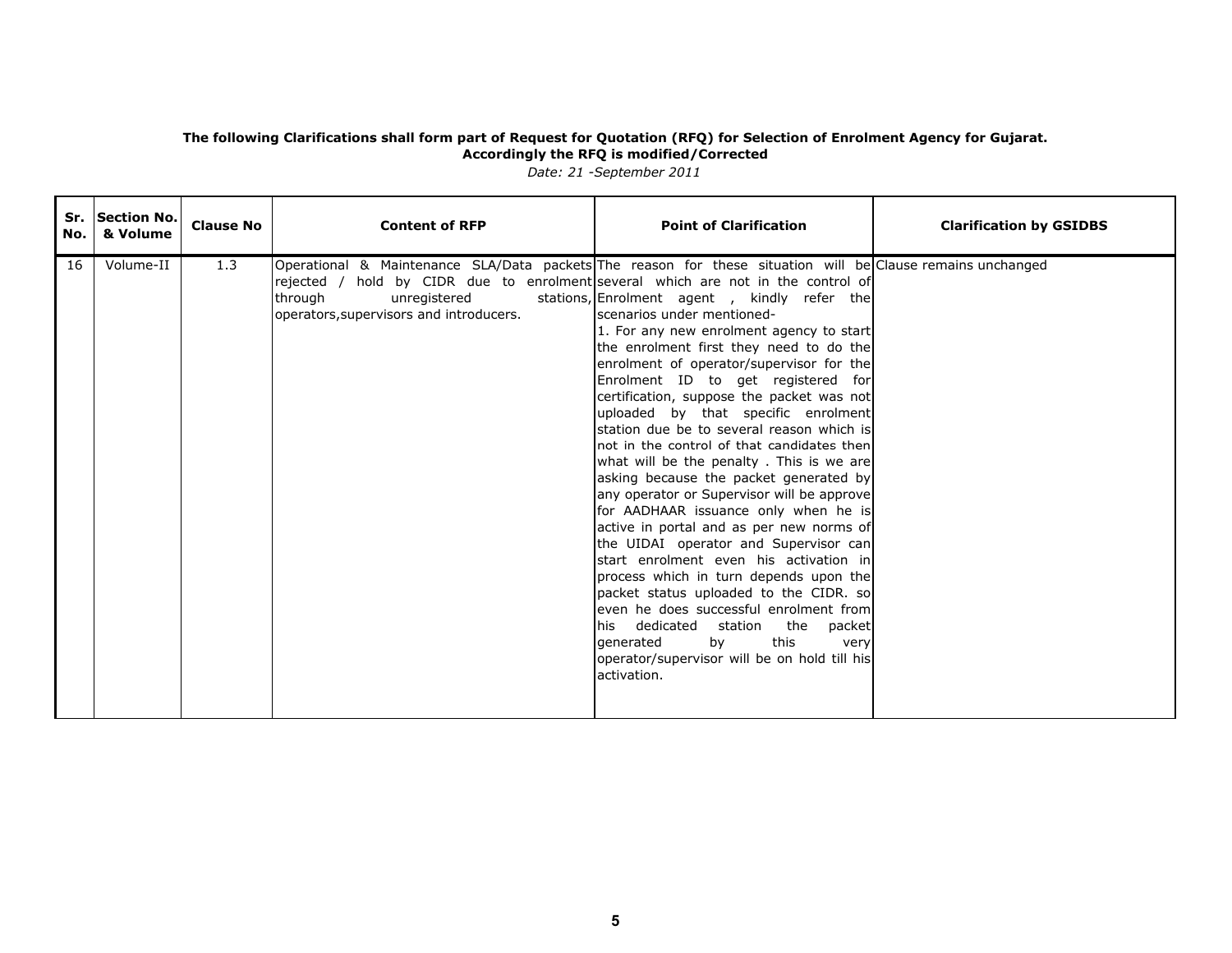| No. | Sr. Section No.<br>& Volume | <b>Clause No</b> | <b>Content of RFP</b>                                                                                                                                                                                  | <b>Point of Clarification</b>                                                                                                                                                                                                                                                                                                                                                                                                                                                            | <b>Clarification by GSIDBS</b> |  |
|-----|-----------------------------|------------------|--------------------------------------------------------------------------------------------------------------------------------------------------------------------------------------------------------|------------------------------------------------------------------------------------------------------------------------------------------------------------------------------------------------------------------------------------------------------------------------------------------------------------------------------------------------------------------------------------------------------------------------------------------------------------------------------------------|--------------------------------|--|
| 17  | Volume-II                   | 1.4              | Roles<br>and<br>mechanism for document verification either byown document verifier (POI & POA) then will ensure availability of verifier<br>Registrar's<br>own personnel or by EA Supervisor/Personnel | responsibilities-Registrar-Setup In case the GSIDBS appointment their Clause remains unchanged.<br>the dependency on them will increase and<br>as you are aware that practically there will<br>lbe several Nos. of reason for their<br>unavailability which lead loss to the<br>enrolment agency in terms of Manpower<br>expenses etc and will fail to meet the SLA,<br>so we request that enrolment should only<br>be allow for verification of Original with<br>photocopy in any case. | <b>Registrar</b>               |  |
| 18  | 3 (Volume<br>I)             | 3.7              | Earnest<br>Money<br>Deposit                                                                                                                                                                            | Clause states that the bidder has to pay Clause remains unchanged<br>an EMD of 75<br>Lakhs for bidding up to 7 schedules. Kindly<br>confirm if<br>the bidder is bidding for just one schedule<br>then also the bidder has to pay 75 Lakhs<br>las EMD.                                                                                                                                                                                                                                    |                                |  |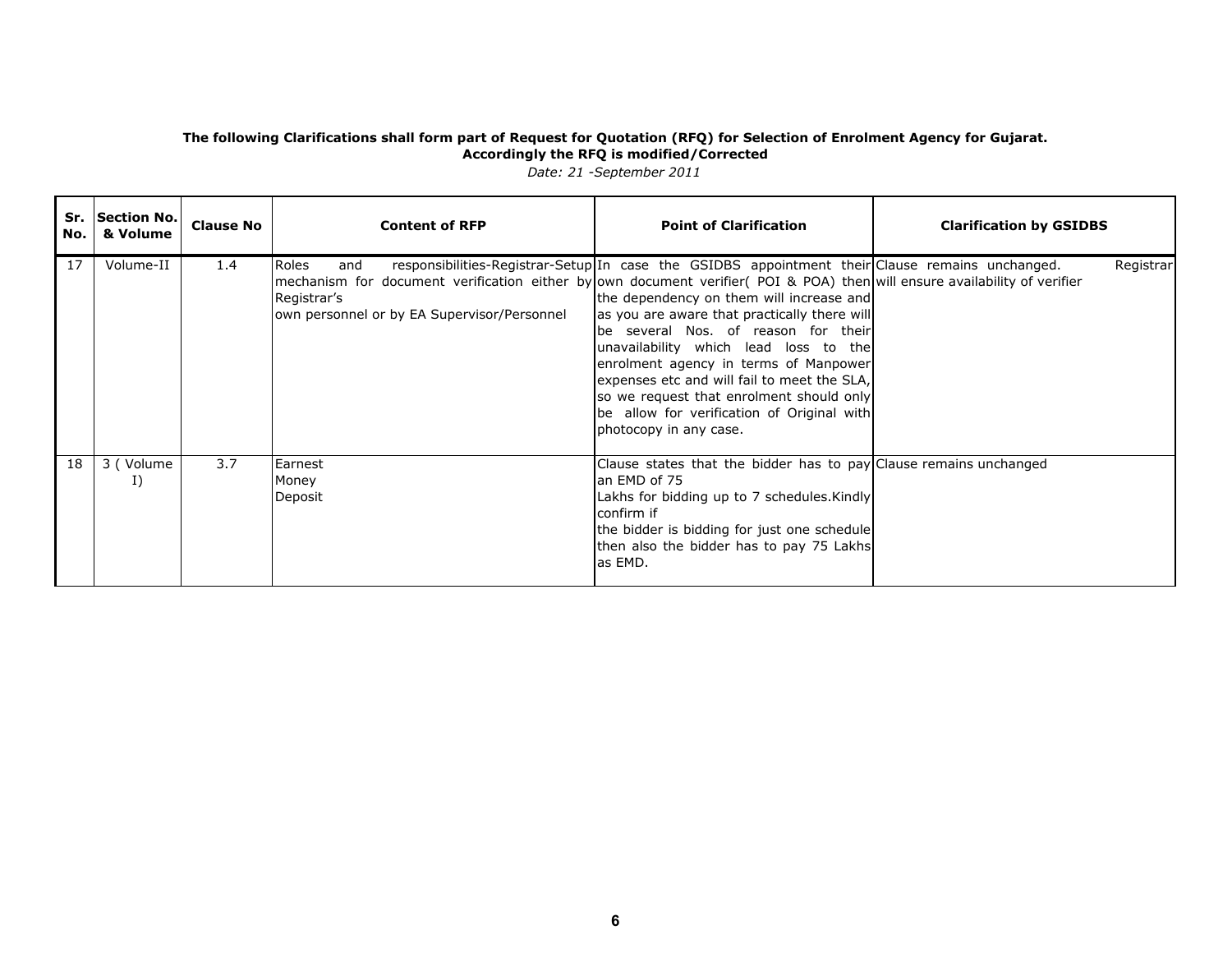| No. | Sr. Section No.<br>& Volume | <b>Clause No</b> | <b>Content of RFP</b>                                                                                                                                                                                                          | <b>Point of Clarification</b>                                                                                                                                    | <b>Clarification by GSIDBS</b>                                                                                                                                                                                                                                                                                                                                                                                                                                                                                                                                                                                                                                                                                                                        |
|-----|-----------------------------|------------------|--------------------------------------------------------------------------------------------------------------------------------------------------------------------------------------------------------------------------------|------------------------------------------------------------------------------------------------------------------------------------------------------------------|-------------------------------------------------------------------------------------------------------------------------------------------------------------------------------------------------------------------------------------------------------------------------------------------------------------------------------------------------------------------------------------------------------------------------------------------------------------------------------------------------------------------------------------------------------------------------------------------------------------------------------------------------------------------------------------------------------------------------------------------------------|
| 19  | 1 (Volume<br>II)            | 1.1.2            | Setting up of<br>Enrolment<br>Stations and<br>Enrolment<br>Centre                                                                                                                                                              | enrolment stations/centers.                                                                                                                                      | Kindly confirm who will provide the Refer to Volume II Clause 1.1.2 Setting up of<br>necessary space and infrastructure for Enrolment Stations and Enrolment Centre.<br>The premises of the enrolment center are<br>expected to be provided by the Government<br>authorities wherever available. Incase its not<br>available enrolment agency will have to hire<br>there own premises. However the enrolling<br>agency shall ensure required infrastructure<br>like connectivity, power (if not already<br>available)etc with the help of the local body<br>authorities. In cases where such facilities are<br>not available, the enrolling agency shall be<br>providing<br>responsible<br>for<br>alternate<br>arrangements like power generator etc. |
| 20  | Volume 1                    | 3.7.1            | EMD amount to be reduced                                                                                                                                                                                                       | Amount to be reduced to 50%                                                                                                                                      | Clause remains unchanged                                                                                                                                                                                                                                                                                                                                                                                                                                                                                                                                                                                                                                                                                                                              |
| 21  | Volume 1                    | 3.7.4            | <b>EMD</b> amount refund                                                                                                                                                                                                       | EMD amount to be returned within $15$ Clause remains unchanged<br>days for unsuccessful bidders without<br>linking to successful bidders signing the<br>contract |                                                                                                                                                                                                                                                                                                                                                                                                                                                                                                                                                                                                                                                                                                                                                       |
| 22  | Volume 1                    | 3.10.1           | Performance bank guarantee - 10%                                                                                                                                                                                               | PBG to be reduced to 5% in line with Clause remains unchanged<br>other e-gov RFP                                                                                 |                                                                                                                                                                                                                                                                                                                                                                                                                                                                                                                                                                                                                                                                                                                                                       |
| 23  | Volume II                   | 1.1.6.1          | KYR+ data upload mechanism to be explained This will help us to claim our 20% bill GoG will issue instruction for upload of KYR &<br>what is the support provide from government in amount fast<br>terms of FTP or alternative |                                                                                                                                                                  | KYR+ data prior to issue of LOI                                                                                                                                                                                                                                                                                                                                                                                                                                                                                                                                                                                                                                                                                                                       |
| 24  | Volume II                   | $1.1.6.1$ &      | Does the enrolment agency suppose to collect<br>Annexure-II the supported document for KYR+ information ?<br>PAN/EPIC/Ration card/RSBY/LPG/PH docs                                                                             |                                                                                                                                                                  | Yes                                                                                                                                                                                                                                                                                                                                                                                                                                                                                                                                                                                                                                                                                                                                                   |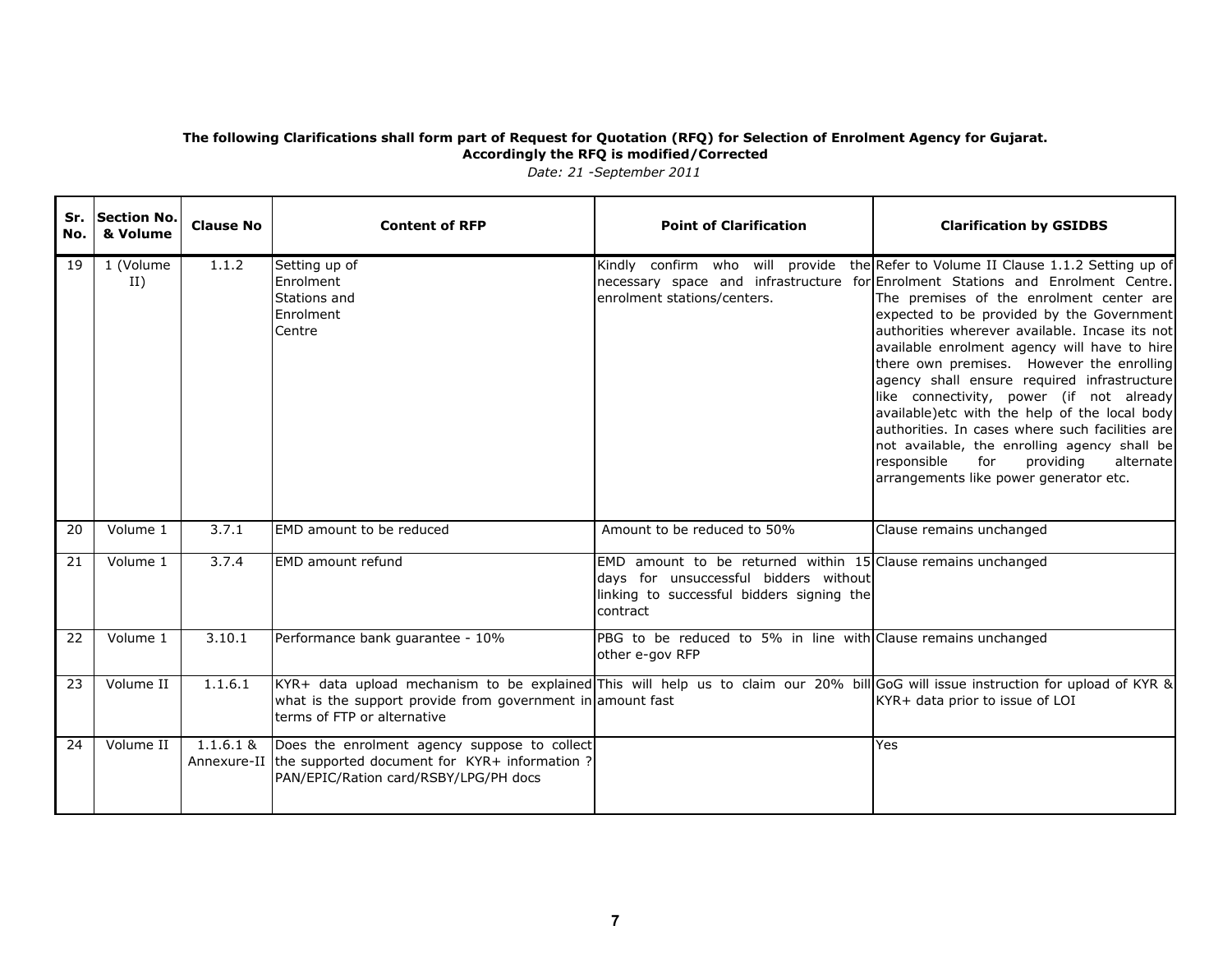| No. | Sr. Section No.<br>& Volume | <b>Clause No</b>                                                                | <b>Content of RFP</b>                                                                                                                                                                                                                                                                                                                                                                                                              | <b>Point of Clarification</b>                                                                                                                              | <b>Clarification by GSIDBS</b>                                                |
|-----|-----------------------------|---------------------------------------------------------------------------------|------------------------------------------------------------------------------------------------------------------------------------------------------------------------------------------------------------------------------------------------------------------------------------------------------------------------------------------------------------------------------------------------------------------------------------|------------------------------------------------------------------------------------------------------------------------------------------------------------|-------------------------------------------------------------------------------|
| 25  | Volume II                   | 1.1.6.2                                                                         | What is the duration of storing enrolment form Should we presume monthly handover GoG will issue instruction for handover of<br>set along with KYR+ doc not clarified                                                                                                                                                                                                                                                              | confirm<br>authorities<br>also<br>documents to be handed over at district be presumed at this point of time<br>level or at state level                     | to who documents. However monthly handover can                                |
| 26  | Volume II                   | 1.3                                                                             | 40% deployment in 30 days                                                                                                                                                                                                                                                                                                                                                                                                          | This to be relaxed to 25% as dependency Clause remains unchanged<br>on UIDAI portable availability/scheduling<br>for exam                                  |                                                                               |
| 27  | Volume II                   | 1.3                                                                             | Enrolment centre with power connection to be<br>provided by State with earthling as this will help<br>to meet the aggressive target deadlines of 30<br>days for setup                                                                                                                                                                                                                                                              |                                                                                                                                                            | Clause remains unchanged                                                      |
| 28  | Volume II                   | 1.6                                                                             | Payment terms 90% of payment on upload and We are seeing delay to a tune of 4-5 Clause remains unchanged<br>10% on KYR/KYR+data submission                                                                                                                                                                                                                                                                                         | months for UID's generated                                                                                                                                 |                                                                               |
| 29  | General                     |                                                                                 | Should be assume on bi lingual: English, Hindi Should be assume on bi lingual: English, English and Gujarati is sufficient of<br>and Gujarati is all required or any other language Hindi and Gujarati is all required or any enrolments in Gujarat<br>proficiency required                                                                                                                                                        | other language proficiency required                                                                                                                        |                                                                               |
| 30  | Vol I                       | $\mathbf{L}$<br><b>Introduction</b>                                             | No Consortium is permitted to submit the bid                                                                                                                                                                                                                                                                                                                                                                                       | with a partner as a consortium, we permitted to submit the bid<br>may be allowed to address this<br>opportunity<br>"empanelled<br>as<br>an<br>consortium". | As we are already empanelled with UIDAI Prime Agency empanelled with UIDAI is |
| 31  | Vol I Section<br>3 Part I   | 3.7.1<br>Earnest<br>Money<br>Deposit<br>(EMD), and<br>Performance<br>Guarantee. | An EMD as prescribed in table below shall be EMD is given for minimum of 7 Schedules. Clause remains unchanged<br>submitted in the form of DD payable at EMD may please be indicated schedule<br>Gandhinagar or Irrevocable Bank Guarantee wise so to enable us to participate<br>valid for a period of 180 days in favour of suitably.<br>Gujarat Social Infrastructure Development Board<br>Society (GSIDBS) along with the bid. |                                                                                                                                                            |                                                                               |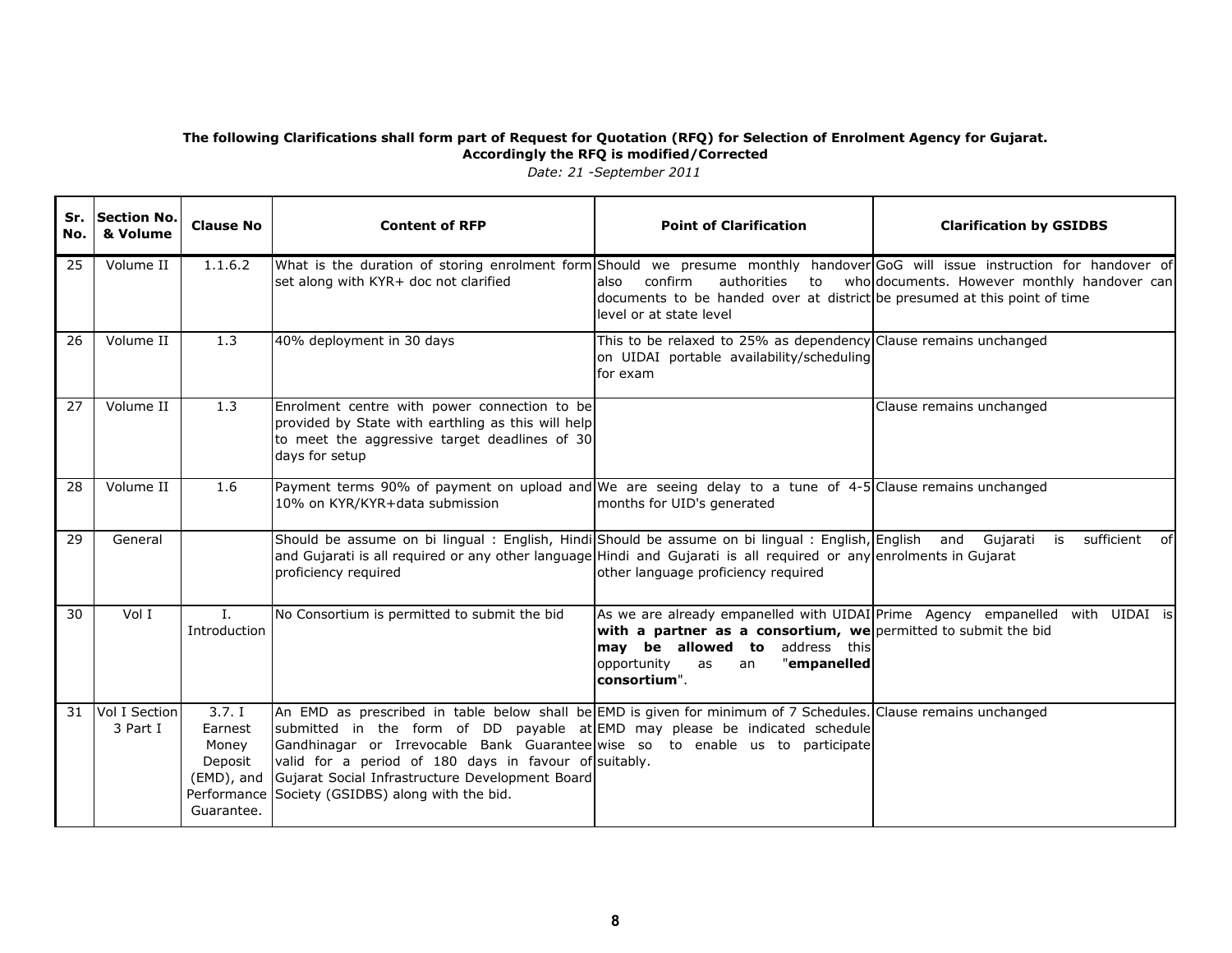| No.             | Sr. Section No.<br>& Volume                         | <b>Clause No</b>     | <b>Content of RFP</b>                                                                                                                                                                                                                                                                                                                                                                                                                                                                                                 | <b>Point of Clarification</b>                                                                                                                                 | <b>Clarification by GSIDBS</b>                                                                                                    |
|-----------------|-----------------------------------------------------|----------------------|-----------------------------------------------------------------------------------------------------------------------------------------------------------------------------------------------------------------------------------------------------------------------------------------------------------------------------------------------------------------------------------------------------------------------------------------------------------------------------------------------------------------------|---------------------------------------------------------------------------------------------------------------------------------------------------------------|-----------------------------------------------------------------------------------------------------------------------------------|
| 32 <sup>2</sup> | $(Vol-1)$<br>Section 3<br>Instruction<br>To Bidders | Page 11 /<br>3.7(IV) | The EMD of the unsuccessful bidders would be Can EMD refund period for unsuccessful Clause remains unchanged<br>returned back generally within 45 days of signing bidders be reduced to 30 days from 45<br>of the contract by successful bidders.                                                                                                                                                                                                                                                                     | days as it is use less to hold the EMD<br>amount for such a long time. I should not<br>be linked with the signing of contract with<br>the successful bidders. |                                                                                                                                   |
| 33              | Section 3<br>Instruction<br>To Bidders              | Page 15 /<br>5.4     | Committee<br>constituted<br>Empowered<br>Government of Gujarat vide GR No UID-102009- conditions the empowered committee can Committee to take a decision in this regard<br>UOR-45-S (Part-I) dated 03/09/2011 reserves award more than four schedules ?<br>the right to award contract for more than four<br>schedules to any bidder.                                                                                                                                                                                |                                                                                                                                                               | by PIs clarify Under what circumstances & It is at the discretion of Empowered                                                    |
| 34              | Section - 4<br>Data Sheet                           |                      | Page 20/1.7 The estimated tenure of contract: as below (1) what will be the exact tenure of Phase I of 8 months from October 2011 to<br>Phase I from October 2011 to 31st May 2012 contract, whereas work has to be start on 31st May 2012 means initial sweep for<br>Phase II from 1st June 2012 to December 2012 Nov 1, 2011 as per RFQ ? enrolment to a maximum extent possible &<br>This can be extended by the Registrar if needed (2) Kindly explain phase I & Phase II ?<br>based on same terms and conditions |                                                                                                                                                               | Phase II will start soon after completion of<br>Phase I and conclude on December 2012                                             |
| 35              | Annexure -<br>IV Volume<br>L                        | Page 32              | <b>Enrolment Stations Required</b>                                                                                                                                                                                                                                                                                                                                                                                                                                                                                    | Pls explain the base & facts on which the Minimum number of stations has<br>calculated?                                                                       | been<br>No. of enrollment stations has been estimated based on the population, density<br>and timeframe for completion of project |
| 36              | $(Vol - 2)$ ,<br>Section 1<br>Scope of<br>Work      |                      | Page 8 / (ii) The premises of the enrolment center are PIs clarify if Government fail to provide the Clause remains unchanged<br>expected to be provided by the Government enrollment center space what kind of<br>authorities wherever available.                                                                                                                                                                                                                                                                    | support will be provided by Govt?                                                                                                                             |                                                                                                                                   |
| 37              | Section 1<br>Scope of<br>Work                       | Page 11 /<br>1.1.4   | The Registrar will provide pre enrolled data to Pls specify the volume of pre enrollment Not available<br>(If available)<br>agencies                                                                                                                                                                                                                                                                                                                                                                                  | data available. With locations.                                                                                                                               |                                                                                                                                   |
| 38              | Section 1<br>Scope of<br>Work                       | Page 12 /<br>1(b)    | The software for collection of KYR+ data shall be Is there any charges for KYR+ software ? No its free of cost<br>provided by the Registrar                                                                                                                                                                                                                                                                                                                                                                           |                                                                                                                                                               |                                                                                                                                   |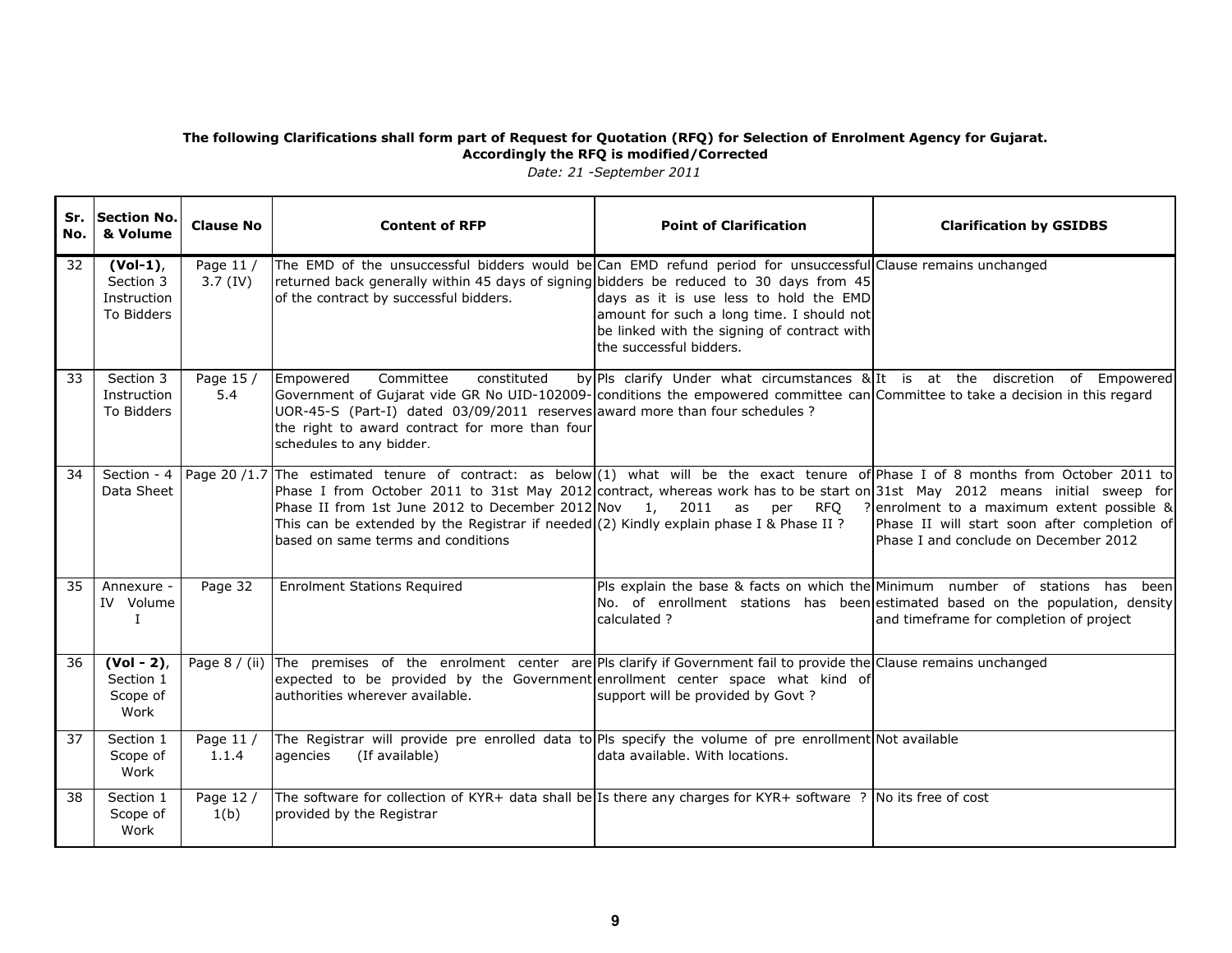| No. I | Sr. Section No.<br>& Volume   | <b>Clause No</b>                    | <b>Content of RFP</b>                                                                                                                                                                                                                                                                                                                                  | <b>Point of Clarification</b>                                                                                                                                                                                                                                               | <b>Clarification by GSIDBS</b>                                                                                                                                                                                |
|-------|-------------------------------|-------------------------------------|--------------------------------------------------------------------------------------------------------------------------------------------------------------------------------------------------------------------------------------------------------------------------------------------------------------------------------------------------------|-----------------------------------------------------------------------------------------------------------------------------------------------------------------------------------------------------------------------------------------------------------------------------|---------------------------------------------------------------------------------------------------------------------------------------------------------------------------------------------------------------|
| 39    | Section 1<br>Scope of<br>Work | Page 14 /<br>1.1.5                  | The UIDAI will separately prescribe the methods What will be the process ? Pls explain ?<br>by which the data has to be transferred to the<br>Authority for storage in Central Identities Data<br>Repository (CIDR).                                                                                                                                   |                                                                                                                                                                                                                                                                             | As per procedure prescribed by UIDAI                                                                                                                                                                          |
| 40    | Section 1<br>Scope of<br>Work | Page 16 /<br>&<br>SLAs(Sr.No-<br>1) | Upload of KYR, KYR+ data to CIDR/GSIDBS 7 Days are not enough for uploading of Refer to response to query No 15<br>Operational within 7 days from the date of enrolment. data to CIDR, some time portal does not<br>Penalty Rs. 500/- per day up to three days and work, bad weather, electricity problem,<br>Maintenance thereafter Rs.1000/- per day | may also affect the process, pls increase<br>this time to at least 15 days.                                                                                                                                                                                                 |                                                                                                                                                                                                               |
| 41    | Section 1<br>Scope of<br>Work | Page 20 /<br>s)                     | Payments shall be made to the Enrolment Pls clarify Payment will be released on Clause remains unchanged<br>1.6(Payment Agency by the Registrar on a monthly basis enrollment basis or on UID generation.<br>based on the number of enrolments completed Because Generation of UID is very slow<br>and coverage of the scope of work                   | compared to enrollments.                                                                                                                                                                                                                                                    |                                                                                                                                                                                                               |
| 42    | Service<br>Level              |                                     | Page 15-17 Service Level Agreements                                                                                                                                                                                                                                                                                                                    | The Service Level Agreements are very Clause remains unchanged<br>strict and there are so many problem<br>which are the beyond control of any EA, It<br>should be relaxed related data uploading,<br>resumption of Enrollment activities, set up<br>of enrollment stations. |                                                                                                                                                                                                               |
| 43    |                               | Infrastructur<br>e/Electricity      |                                                                                                                                                                                                                                                                                                                                                        | Whether<br>the<br>govt<br>will<br>infrastructure support<br>about basic electricity, it will be on charge<br>basis or free of cost to the EA.                                                                                                                               | provide Government will not provide infrastructure<br>e.g. furniture support e.g furniture fixtures for enrolment<br>fixtures for enrollment activities. What activities. Electricity will be on charge basis |
| 44    | EMD                           |                                     | EMD Should be linked to the population,                                                                                                                                                                                                                                                                                                                | EMD is very high and should be linked to Clause remains unchanged<br>population                                                                                                                                                                                             |                                                                                                                                                                                                               |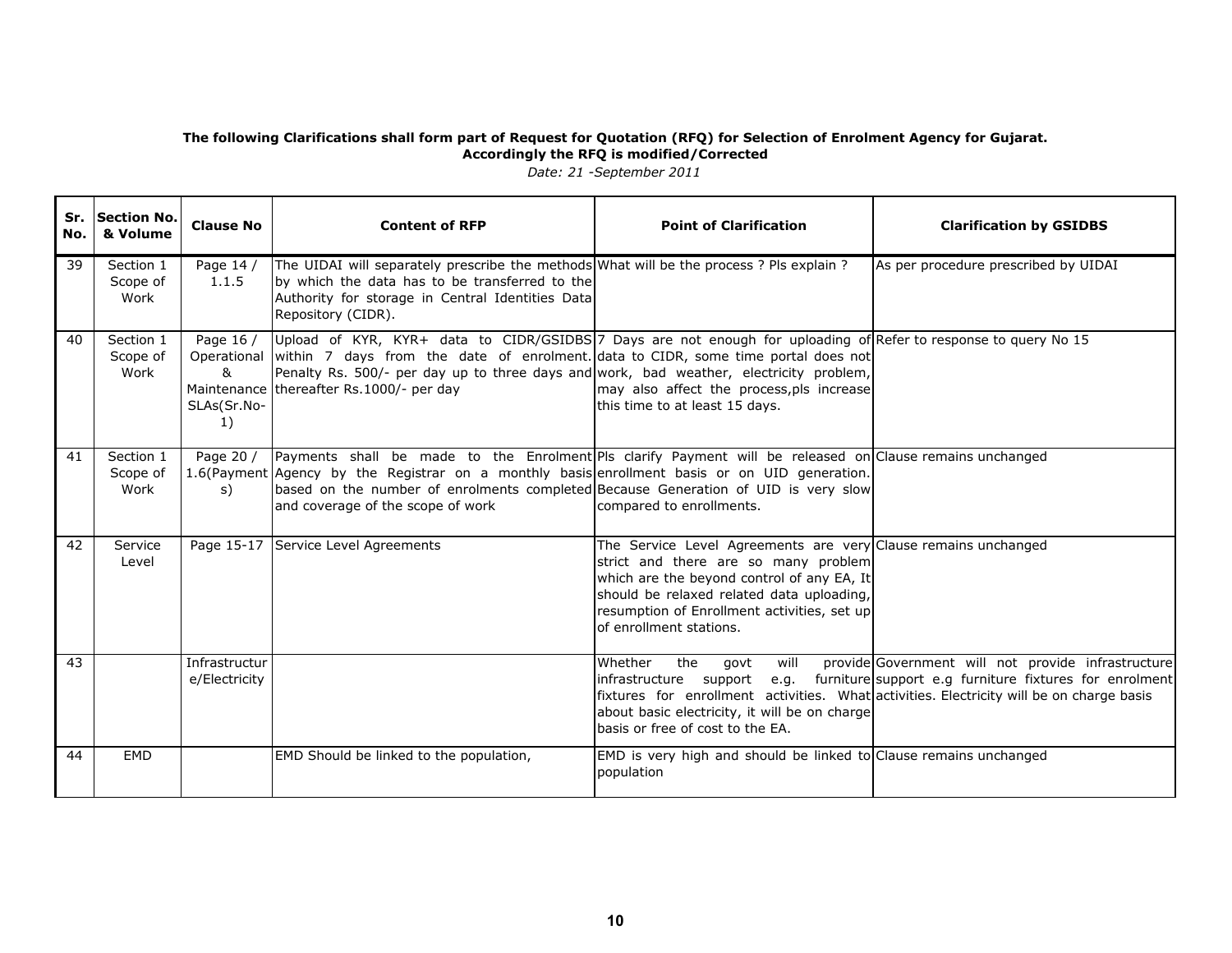| No. | Sr. Section No.<br>& Volume | <b>Clause No</b>                                                                 | <b>Content of RFP</b>                                                                                                                                                                                                                                                                                                                                                                                                                                                                                                                                    | <b>Point of Clarification</b>                                                                                                                                                                                                                                                               | <b>Clarification by GSIDBS</b>                                                    |
|-----|-----------------------------|----------------------------------------------------------------------------------|----------------------------------------------------------------------------------------------------------------------------------------------------------------------------------------------------------------------------------------------------------------------------------------------------------------------------------------------------------------------------------------------------------------------------------------------------------------------------------------------------------------------------------------------------------|---------------------------------------------------------------------------------------------------------------------------------------------------------------------------------------------------------------------------------------------------------------------------------------------|-----------------------------------------------------------------------------------|
| 45  | $Vol -3$                    | Page 28 /<br>6.3<br>General<br>terms and<br>conditions of<br>Payment<br>Schedule | Eligible Payments against invoice submitted Firstly the generation of UID is very slow Clause remains unchanged<br>$\vert$ (accompanied with all requisite documents) shall $\vert$ and if EA will get the payment after 60<br>be released within 60 days of submission of days from the generation of AADHAAR,<br>invoice.                                                                                                                                                                                                                              | the total time gap from the day of<br>enrollment and the date of payment can<br>be 150 days, which is very delayed for the<br>point of working capital arrangement,<br>Kindly link it to the enrollment based or<br>reduced the payment gap time after<br>submission of invoice to 15 days. |                                                                                   |
| 46  | Vol I                       | 3                                                                                | Please allow EA to bid even if they has not<br>selected Gujarat State at the time of enrolment<br>selection. In short all F3, F4 with T1 & T2 criteria<br>should be allowed. This will lead to more players<br>& better delivery. After all Gujarat wants the<br>best                                                                                                                                                                                                                                                                                    |                                                                                                                                                                                                                                                                                             | Clause remains unchanged                                                          |
| 47  | Vol I                       | $\mathbf{1}$                                                                     | UIDAI is yet to come out with the new list of EA<br>in next week. In this new EA will get listed and<br>few old will get blacklisted. The black listed EAs<br>should not get a chance to participate because of<br>this situation. Hence it is requested to extend the<br>pre bid queries date / meeting date ( 16th<br>changes to 23rd, 20th changes to 27th, 21st<br>changes to 28th, 29th changes to 5th Oct and so<br>on) clarifications date, submission date by at<br>least 1 week. The empanelment letter is<br>scheduled to release coming week. |                                                                                                                                                                                                                                                                                             | Enrolment Agencies empanelled for Year 2011<br>2012 are only eligible for bidding |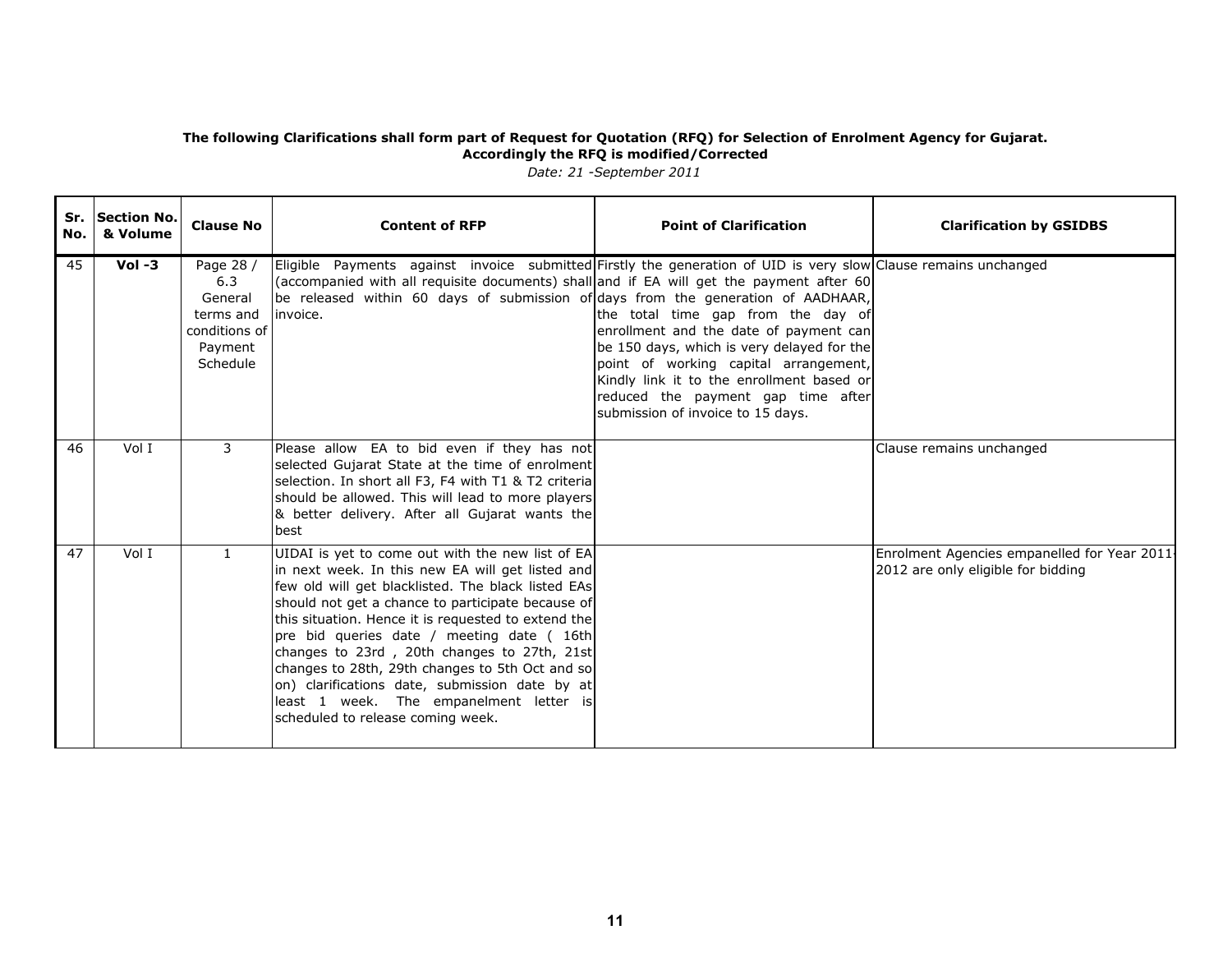| No. l | Sr. Section No.<br>& Volume | <b>Clause No</b> | <b>Content of RFP</b>                                                                                                                                                                                                                                                                                                                                                                                                                                                                                                           | <b>Point of Clarification</b> | <b>Clarification by GSIDBS</b> |
|-------|-----------------------------|------------------|---------------------------------------------------------------------------------------------------------------------------------------------------------------------------------------------------------------------------------------------------------------------------------------------------------------------------------------------------------------------------------------------------------------------------------------------------------------------------------------------------------------------------------|-------------------------------|--------------------------------|
| 48    | Vol I                       | 3                | It is huge project with Capex requirement and<br>Operations which need to be completed on time<br>OR else stiff penalties. Also trained manpower is<br>challenge to work at low cost. This can only be<br>possible with forming associations. Hence<br>consortium/ partnership point should be<br>reviewed. May be one company can form only<br>one consortium. Forming Consortium will ensure<br>the work is completed on time & quality work is<br>achieved by synergy. This will ensure better<br>execution in Gujarat State |                               | Clause remains unchanged       |
| 49    | Vol I                       | 3                | Few companies would like to bid & work less than<br>3 or 4 schedules. Hence it is suggested to create<br>another EMD slab of Rs 35 Lacs for 3/4<br>Schedules bidding slab. Also, can a bidder bid<br>for only 1 schedule?                                                                                                                                                                                                                                                                                                       |                               | Clause remains unchanged       |
| 50    | Vol I                       | $\overline{7}$   | In the past getting local people trained and pass<br>the UIDAI exams has been challenge due to<br>various issues. To start the work in 30 days time<br>from LoI / Letter of award is challenging. Hence<br>it suggested to keep 50 days as a fair period.                                                                                                                                                                                                                                                                       |                               | Clause remains unchanged       |
| 51    | Vol I                       |                  | Enrolment of Residents should start not later<br>than 1st November, 2011 should be revised to<br>21st Nov 2011 ( based on the extension for start<br>of work from 30 to 50 days)                                                                                                                                                                                                                                                                                                                                                |                               | Clause remains unchanged       |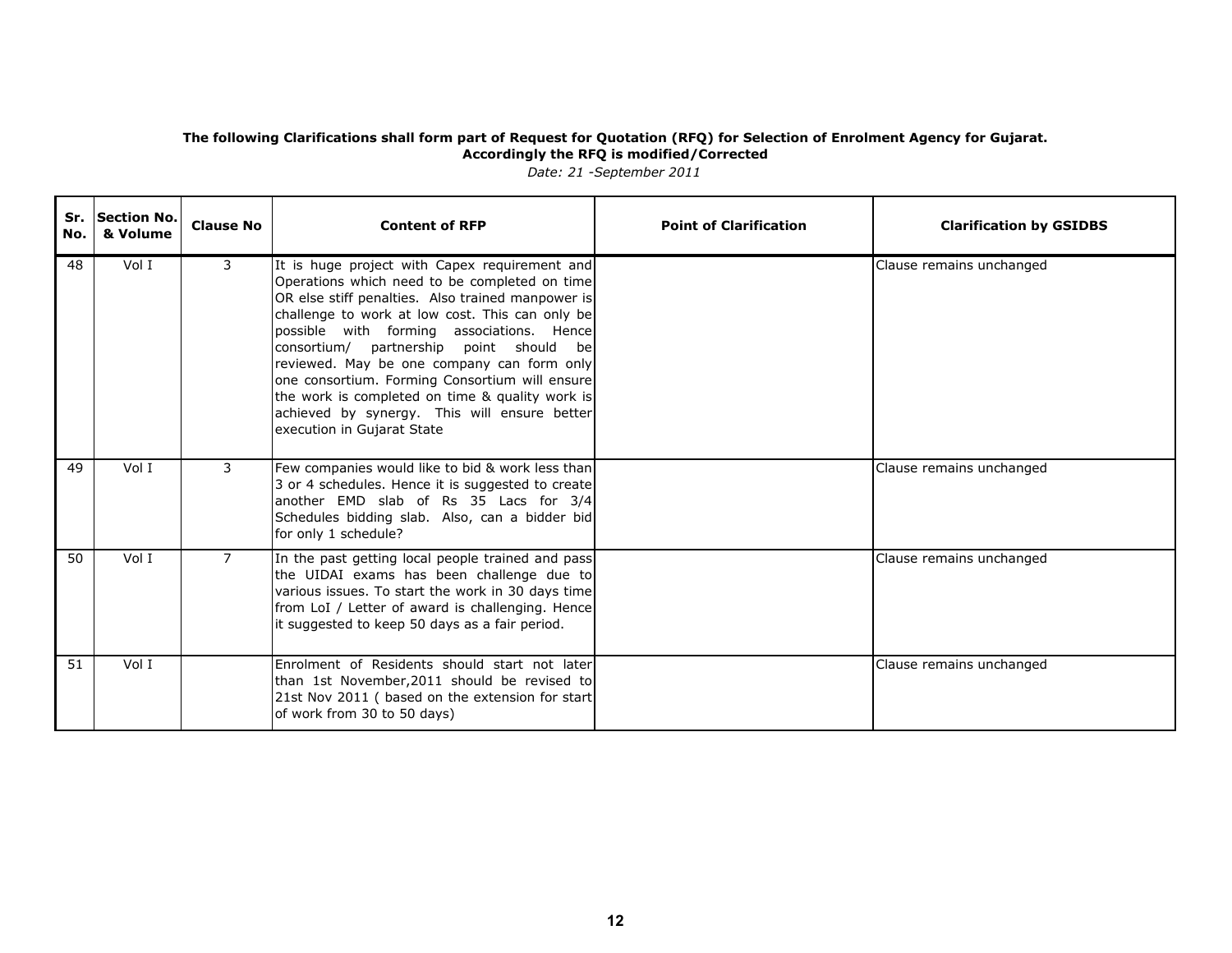| No. | Sr. Section No.<br>& Volume | <b>Clause No</b> | <b>Content of RFP</b>                                                                                                                                                                                                                                                                                                                                                                                                                                                                                                                                                                                                     | <b>Point of Clarification</b> | <b>Clarification by GSIDBS</b>                                                                                                                                                                                                                                                                                                                                                                                                                                                                                                                                                                                                                                                                            |
|-----|-----------------------------|------------------|---------------------------------------------------------------------------------------------------------------------------------------------------------------------------------------------------------------------------------------------------------------------------------------------------------------------------------------------------------------------------------------------------------------------------------------------------------------------------------------------------------------------------------------------------------------------------------------------------------------------------|-------------------------------|-----------------------------------------------------------------------------------------------------------------------------------------------------------------------------------------------------------------------------------------------------------------------------------------------------------------------------------------------------------------------------------------------------------------------------------------------------------------------------------------------------------------------------------------------------------------------------------------------------------------------------------------------------------------------------------------------------------|
| 52  | Vol I                       |                  | Is the district list provided with population details<br>are not undergoing UID enrolment from other<br>registrars? If Yes, please provide details. In such<br>case, on what basis the EA will quote as it is not<br>clear how many people have actually enrolled<br>themselves and how many are left out? Can we<br>have a no competing clause between registrars -<br>ensuring only one registrar is operating in a<br>single district? How does Gujarat Social<br>Infrastructure Development Board Society plans<br>to ensure the same ? Hence the facts for each<br>district has to be clear to quote. Please clarify |                               | Registrar will provide the details of Non-State<br>registrars working in the same district and<br>there enrolment strategy till 31-May-2012.<br>However final decision on enrolment strategy<br>(EAs of State & Non-State Registrars) will<br>taken Municipal Commissioner in Municipal<br>Corporation & Collector<br>District.<br>$\mathsf{in}$<br>UIDAI follows a multi Registrar Model and UID<br>No for residents is not mandatory and it is at<br>the option of resident to get enrolled                                                                                                                                                                                                             |
| 53  | Vol II                      |                  | The Enrolling Agency shall also be responsible for<br>delivering additional services as required by the<br>Registrar through this RFQ. Please clarify what<br>are the additional services as required by<br>registrar?                                                                                                                                                                                                                                                                                                                                                                                                    |                               | 1)Additional<br>collection<br>services<br>means<br>Collection of KYR+ field data along with<br>documents from all the residents by using the<br>KYR+ software to be provided by Government<br>of Gujarat and sending it to central location<br>(through pen drive or memory stick) or<br>uploading it for storage.<br>2) Storing of PoA/PoI documents, and<br>handing them to UIDAI document<br>management system provider for scanning &<br>uploading of documents.<br>3) EA has to<br>conduct required IEC at Enrolment camp level<br>and<br>other<br>places<br>as<br>necessary<br>4) GoG will not provide forms, EAs will have<br>to get it printed as per the guidelines of GoG,<br>at there own cost |
| 54  | Vol II                      |                  | As suggested earlier, the timelines should be<br>increased by at least 20 days for all from T0. the<br>penalty has to be reasonable. Hence suggested<br>to reduce the same to be 25% of the stated<br>amount.                                                                                                                                                                                                                                                                                                                                                                                                             |                               | Clause remains unchanged                                                                                                                                                                                                                                                                                                                                                                                                                                                                                                                                                                                                                                                                                  |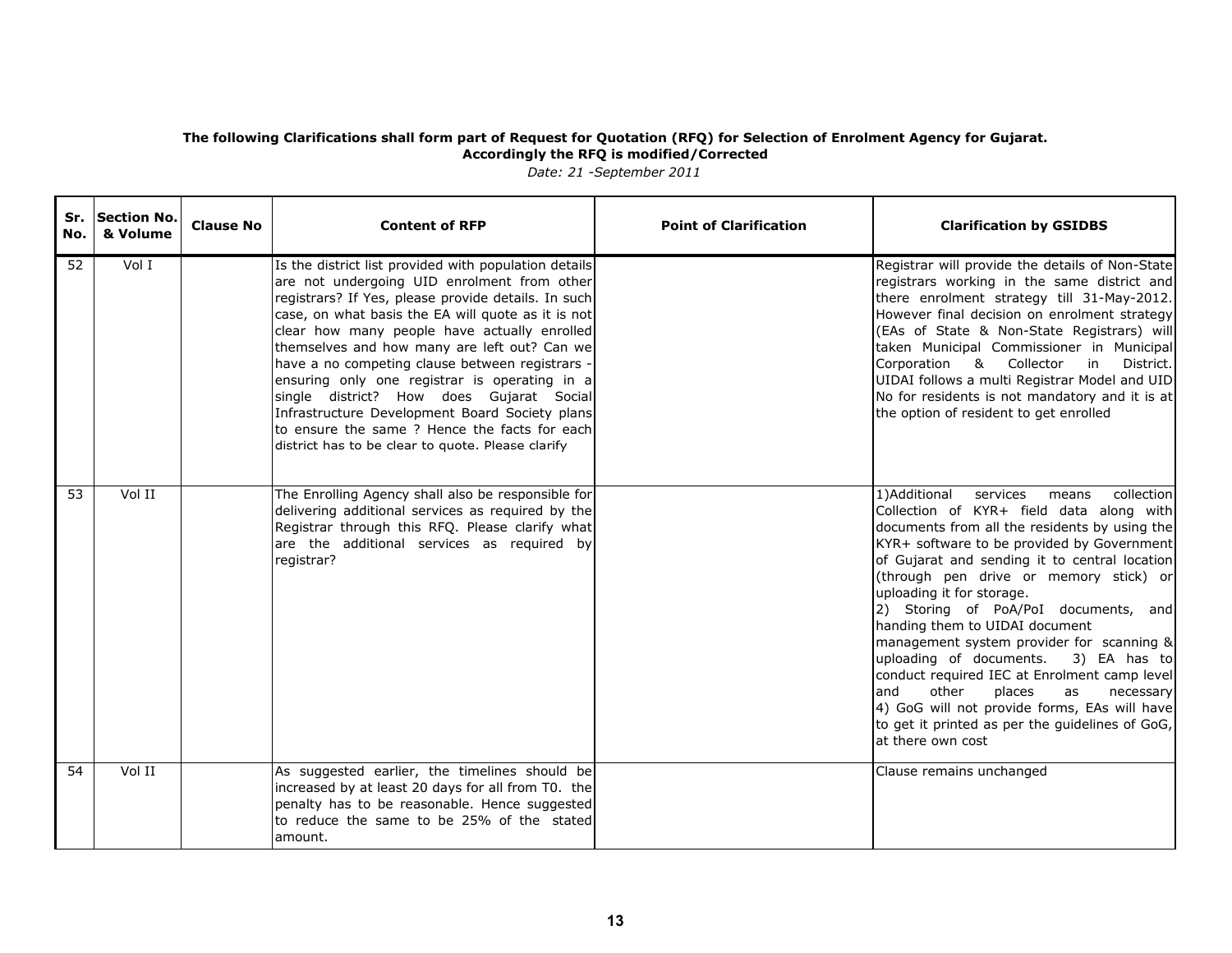| No. | Sr. Section No.<br>& Volume | <b>Clause No</b> | <b>Content of RFP</b>                                                                                                                                                                                                                      | <b>Point of Clarification</b>                                                                                                              | <b>Clarification by GSIDBS</b>                                                                                                                                                                                                                                                                            |
|-----|-----------------------------|------------------|--------------------------------------------------------------------------------------------------------------------------------------------------------------------------------------------------------------------------------------------|--------------------------------------------------------------------------------------------------------------------------------------------|-----------------------------------------------------------------------------------------------------------------------------------------------------------------------------------------------------------------------------------------------------------------------------------------------------------|
| 55  | Vol II                      |                  | Operational & Maintenance SLAs penalties AND<br>penalties on resource deployment should be<br>reduce to 25%.                                                                                                                               |                                                                                                                                            | Clause remains unchanged                                                                                                                                                                                                                                                                                  |
| 56  | Vol III                     |                  | error of year & date. It should be 31st May 2012                                                                                                                                                                                           |                                                                                                                                            | The clause may be read as 31-May-2012                                                                                                                                                                                                                                                                     |
| 57  | Vol III                     |                  | This clause " Eligible Payments against invoice<br>submitted (accompanied with all requisite<br>documents) shall be released within 60 days of<br>submission of invoice" should have 7 days<br>instead of 60 days of submission of invoice |                                                                                                                                            | Clause remains unchanged                                                                                                                                                                                                                                                                                  |
| 58  |                             |                  | Currently what is the time period in which UID<br>number is generated after submission of data?                                                                                                                                            |                                                                                                                                            | As per UIDAI procedure the resident to get<br>UID Number. in 90 days period                                                                                                                                                                                                                               |
| 59  | Volume I                    | 3                |                                                                                                                                                                                                                                            | about the Demographic and Biometric<br>data collection of Residents in the State of<br>Gujarat. What do you mean by Resident<br>of Gujarat | As per Introduction in Part I. It states Please check UIDAI quidelines on Enrolments                                                                                                                                                                                                                      |
| 60  | Volume II                   | 1.3              | SLAs and<br>penalties related to<br>deployment                                                                                                                                                                                             | and Quality Control Officer<br>What is Target Population that you are quality enrolments.<br>expecting for each schedule                   | resource What do you mean by Project Manager PM to be appointed by EA for overall project<br>management & Quality manager to ensure<br>Each<br>district corresponds to a schedule except for<br>Ahmedabad, Surat, Dangs & valsad. The<br>population of districts are given at Annexure<br>IV of Volume I. |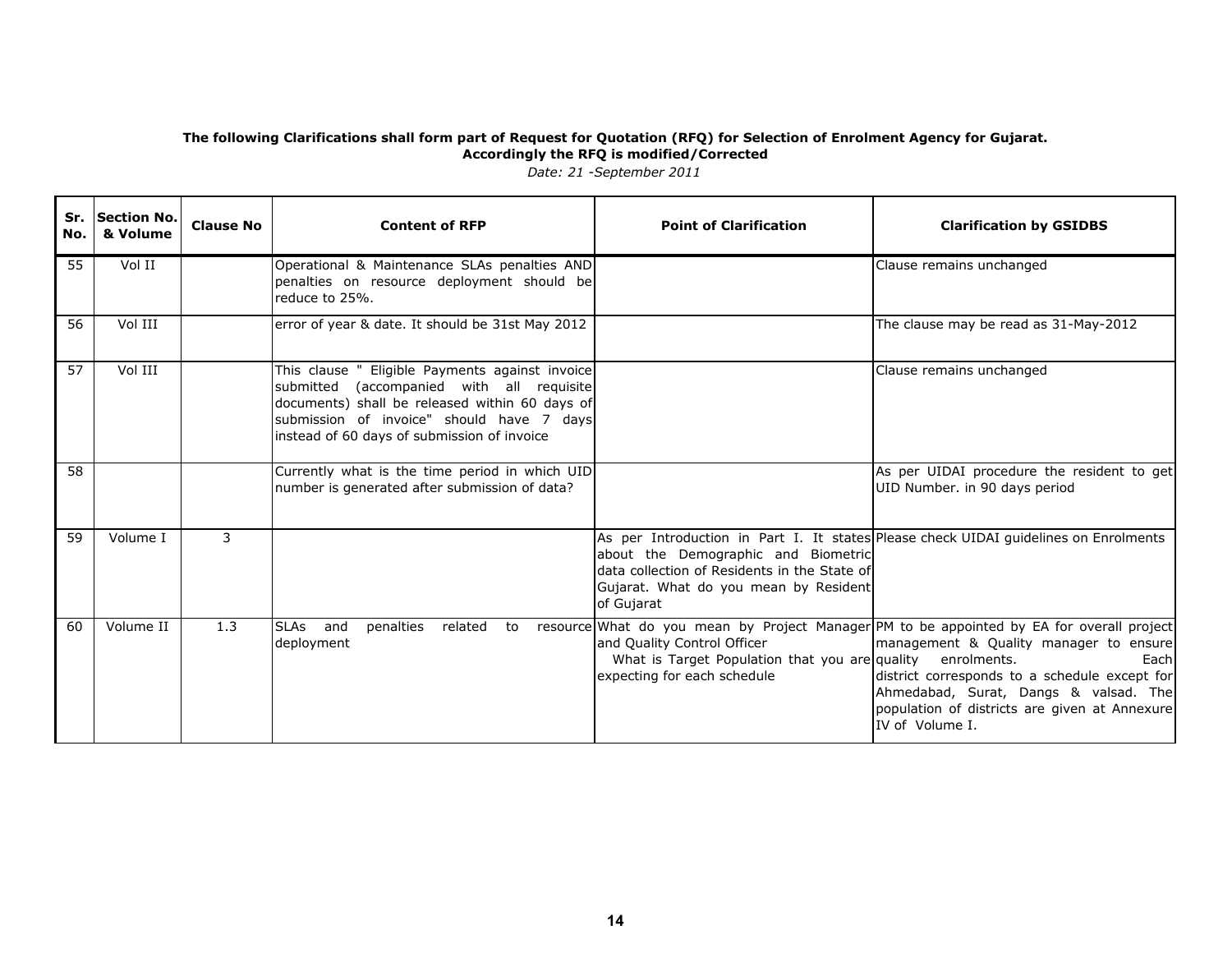| No. | Sr. Section No.<br>& Volume                   | <b>Clause No</b> | <b>Content of RFP</b>                                                                                                                                                                                                                                                                                                                                                                                                                                                                                                                                                                                                                                                                                                                                                                                                                                                                                                                                                                             | <b>Point of Clarification</b>                                                                                                                                                                                        | <b>Clarification by GSIDBS</b>                            |
|-----|-----------------------------------------------|------------------|---------------------------------------------------------------------------------------------------------------------------------------------------------------------------------------------------------------------------------------------------------------------------------------------------------------------------------------------------------------------------------------------------------------------------------------------------------------------------------------------------------------------------------------------------------------------------------------------------------------------------------------------------------------------------------------------------------------------------------------------------------------------------------------------------------------------------------------------------------------------------------------------------------------------------------------------------------------------------------------------------|----------------------------------------------------------------------------------------------------------------------------------------------------------------------------------------------------------------------|-----------------------------------------------------------|
| 61  | Volume I<br>1(Invitation<br>to Bid)<br>Page 3 | 4                | The Financial Bid consists of 27 Schedules (refer We Request you kindly suggest us the As mentioned in Clause 3.4 & 5.5 of Section 4<br>Annexure V of this<br>Document). The Bidder may quote for individual<br>Schedules based on<br>The eligibility criteria prescribed for each<br>Schedule in this RFQ.                                                                                                                                                                                                                                                                                                                                                                                                                                                                                                                                                                                                                                                                                       | eligibility Criteria for each schedule                                                                                                                                                                               | Instructions to bidders Part II Data Sheet of<br>Volume I |
| 62  | Volume I<br>Section 3<br>Page No.<br>11,12    | 3.7, 3.10        | Preparation of Financial Bid<br>3.7 Payment of EMD and Performance Bank of Contract (i.e !0% of Contract Value).<br>Guarantee                                                                                                                                                                                                                                                                                                                                                                                                                                                                                                                                                                                                                                                                                                                                                                                                                                                                     | We request you to Convert EMD in form of Clause remains unchanged<br>PBG as a PBG asked at the time of award<br>Balance amount of PBG will be submitted<br>within time mentioned in RFQ. This will<br>save the time. |                                                           |
| 63  | Volume I<br>Section 5<br>Page No. 16          | 5.5              | In any of the cases, if the contract of a selected Will you Please let us know, can There Be Yes there can be two or more Enrolment<br>agency is terminated due to non performance or Two EAs in one Region?<br>any other reason as provided in the bid<br>document/Empanelment Conditions, then the<br>other agencies working in the same Region shall<br>be given an opportunity to accept the work at<br>the same L1 price. In case there are more<br>than one willing agency (among the agencies<br>working in the same REGION) to take up the<br>work, then the work shall be divided in equal<br>proportion (to the extent possible) among these<br>agencies. In case there is no willing agency<br>(among the agencies working in the same<br>REGION) to take up the work, then offer would<br>be made to agencies working in other REGIONS<br>in the state. In the event there is no agency in<br>the state willing to take up the work a fresh<br>tender shall be floated for that work. |                                                                                                                                                                                                                      | Agencies in one Region                                    |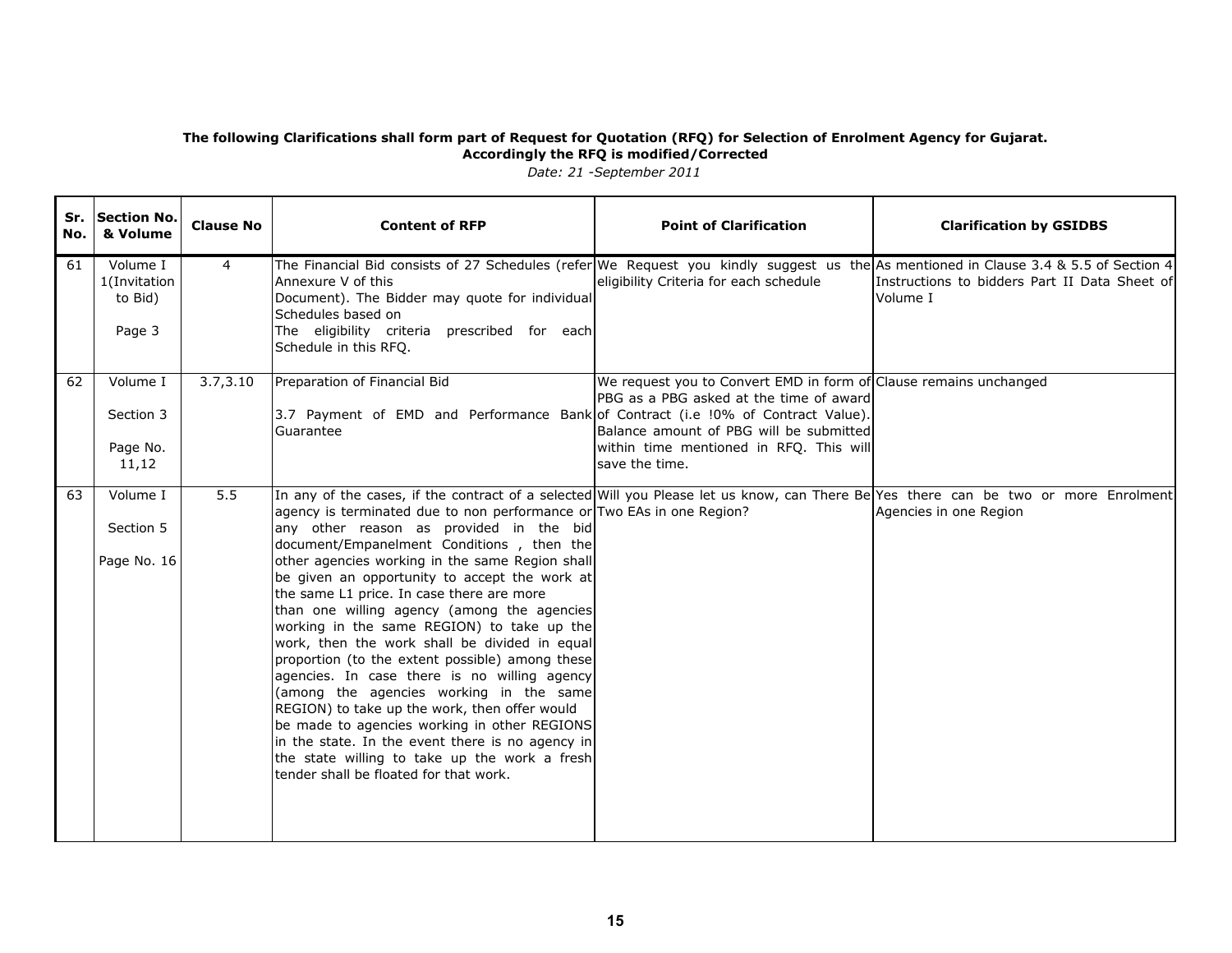| Sr.<br>No. | Section No.<br>& Volume                                                         | <b>Clause No</b>           | <b>Content of RFP</b>                                                                                                                                                                                                                                                                                                                                                                                                                                                                                                                                                                                                                                                                                                                                                                                                                                                           | <b>Point of Clarification</b>                                                  | <b>Clarification by GSIDBS</b>                                                                                                                                                                                                                                                                                                                                                    |
|------------|---------------------------------------------------------------------------------|----------------------------|---------------------------------------------------------------------------------------------------------------------------------------------------------------------------------------------------------------------------------------------------------------------------------------------------------------------------------------------------------------------------------------------------------------------------------------------------------------------------------------------------------------------------------------------------------------------------------------------------------------------------------------------------------------------------------------------------------------------------------------------------------------------------------------------------------------------------------------------------------------------------------|--------------------------------------------------------------------------------|-----------------------------------------------------------------------------------------------------------------------------------------------------------------------------------------------------------------------------------------------------------------------------------------------------------------------------------------------------------------------------------|
| 64         | Volume I<br>Section 4<br>Instruction<br>to Bidders<br>Data Sheet<br>Page No. 20 | 1.7                        | The estimated tenure of contract: as below<br>• Phase I from October 2011 to 31st May 2012<br>• Phase II from 1st June 2012 to December 2012<br>This can be extended by the Registrar if needed<br>based on same terms and conditions                                                                                                                                                                                                                                                                                                                                                                                                                                                                                                                                                                                                                                           | covered under Phase I and Phase II                                             | We Request you to kindly let us know the Phase I of 8 months from October 2011 to<br>Nature of activities which are to be 31st May 2012 means initial sweep for<br>enrolment to a maximum extent possible &<br>Phase II will start soon after completion of<br>Phase I and conclude on December 2012,<br>which may be extended based on decision by<br><b>Empowered Committee</b> |
| 65         | Volume I<br>Annexure II<br>Page No. 29                                          |                            | Annexure II Financial BID Form (Defined Format) Pls Submit We Request you to kindly Let us have Tender ID is 61919<br>Online Only                                                                                                                                                                                                                                                                                                                                                                                                                                                                                                                                                                                                                                                                                                                                               | the Tender ID for online tendering as the<br>Isame is not available till date. |                                                                                                                                                                                                                                                                                                                                                                                   |
| 66         | Volume II<br>Section 1<br>Scope of<br>Work<br>Page No. 3                        | 1.1<br>Functional<br>Scope | The Functional Scope of this Engagement shall We request you to kindly let us know the Apart from the additional services as<br>include all the Steps From Setting up an details of additional services required by mentioned in the RFQ,<br>Enrolment Station/Center for Enrolment of the registrar apart from which is 1) The EA has to submit the documents to<br>Residents for the Gujarat Up to Providing mentioned in RFQ.<br>Requisite MIS Report to GSIDBS and UIDAI on<br>enrolments completed on a Daily Basis till the<br>Whole Enrolment Operation for the Targeted<br>Population is Completed. The Functional Scope<br>Shall also include the Collection of Demographic<br>Details as per KYR+Data Requirement of<br>GSIDBS. The Enrolling Agency shall also be<br>responsible for Delivering additional Services as<br>required by the Registrar Through this RFQ |                                                                                | GSIDBS provided by residents for proof of<br>$KYR + data &$<br>2) EAs will have print enrolment form as per<br>the guidelines of GoG, at there own cost<br>3) EA has to conduct required IEC at<br>Enrolment camp level and other places as<br>necessary                                                                                                                          |